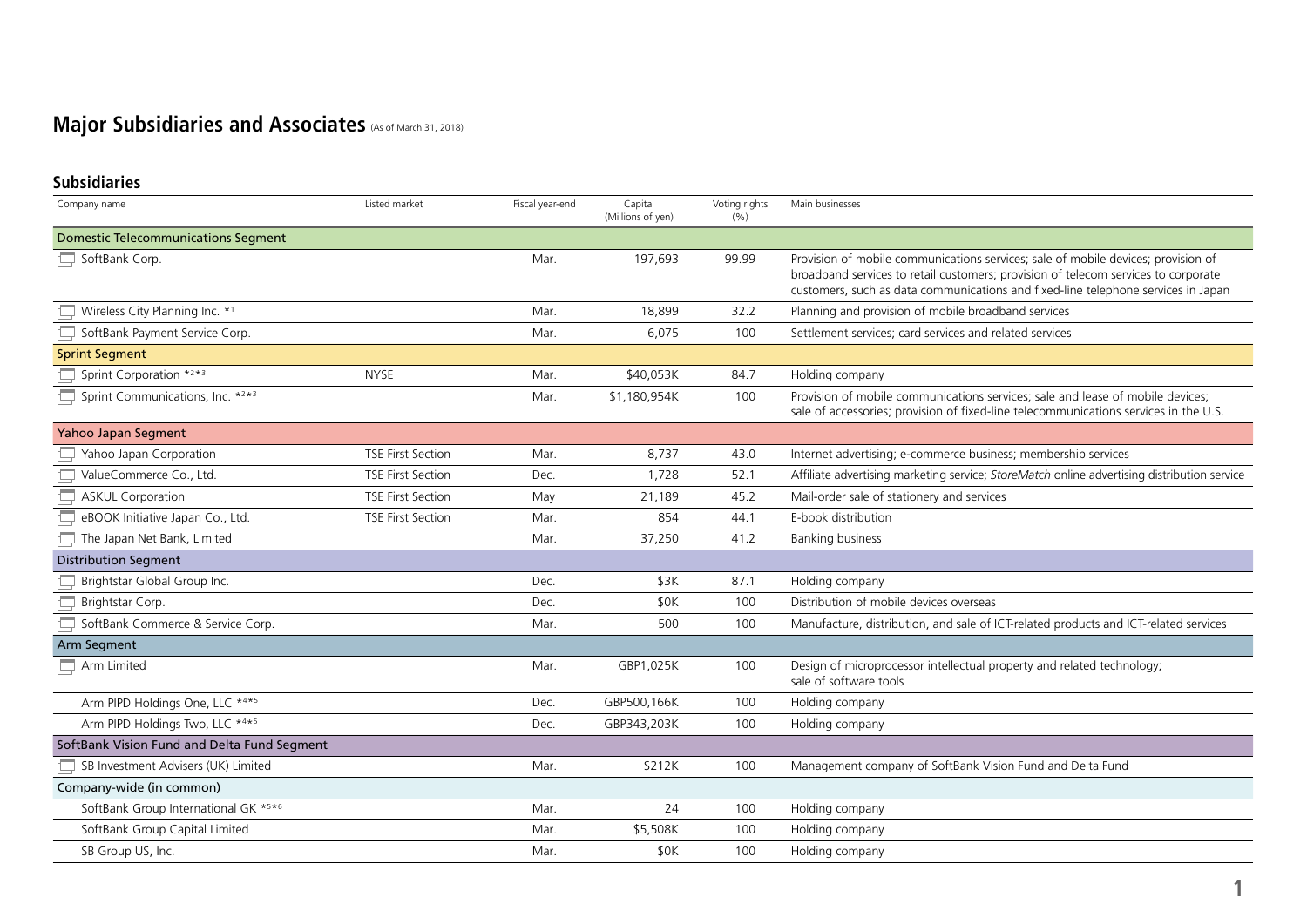| Company name                        | Listed market            | Fiscal year-end | Capital<br>(Millions of yen) | Voting rights<br>(%) | Main businesses                                                                                                                                                                                                  |
|-------------------------------------|--------------------------|-----------------|------------------------------|----------------------|------------------------------------------------------------------------------------------------------------------------------------------------------------------------------------------------------------------|
| Others                              |                          |                 |                              |                      |                                                                                                                                                                                                                  |
| Fortress Investment Group LLC *5*7  |                          | Dec.            |                              | 100                  | Alternative investment management business                                                                                                                                                                       |
| Fukuoka SoftBank HAWKS Corp.        |                          | Feb.            | 100                          | 100                  | Ownership of professional baseball team; operation of baseball games;<br>management and maintenance of baseball stadium and other sports facilities;<br>distribution of video, voice, and data content via media |
| SB Energy Corp.                     |                          | Mar.            | 3,154                        | 100                  | Generation of electricity from renewable energy sources; supply and sale of electricity                                                                                                                          |
| SoftBank Robotics Group Corp.       |                          | Mar.            | 11,600                       | 69.7                 | Holding company                                                                                                                                                                                                  |
| <b>SBBM Corporation</b>             |                          | Mar.            | 10                           | 100                  | Holding company                                                                                                                                                                                                  |
| Skywalk Finance GK *5*8             |                          | Mar.            | $\Omega$                     | 100                  | Holding company                                                                                                                                                                                                  |
| ITmedia Inc.                        | <b>TSE Mothers</b>       | Mar.            | 1,708                        | 57.7                 | Operation of comprehensive IT information site ITmedia, etc.                                                                                                                                                     |
| SoftBank Technology Corp. *9        | <b>TSE First Section</b> | Mar.            | 885                          | 54.3                 | Solutions and services for online businesses                                                                                                                                                                     |
| Vector Inc. *9                      | TSE JASDAQ Standard      | Mar.            | 1,018                        | 52.1                 | Operation, sale, and marketing of online games; software downloads; advertising                                                                                                                                  |
| SoftBank Ventures Korea Corp.       |                          | Dec.            | KRW18,000M                   | 100                  | Holding company                                                                                                                                                                                                  |
| SoftBank Korea Corp.                |                          | Dec.            | KRW2,200M                    | 100                  | Holding company                                                                                                                                                                                                  |
| SoftBank Holdings Inc.              |                          | Mar.            | \$7K                         | 100                  | Holding company                                                                                                                                                                                                  |
| SoftBank America Inc.               |                          | Mar.            | \$0K                         | 100                  | Holding company                                                                                                                                                                                                  |
| SB Pan Pacific Corporation          |                          | Mar.            | 48,248                       | 100                  | Holding company                                                                                                                                                                                                  |
| SB Cayman 2 Ltd.                    |                          | Mar.            | \$0K                         | 100                  | Holding company                                                                                                                                                                                                  |
| SB INVESTMENT HOLDINGS (UK) LIMITED |                          | Mar.            | \$0K                         | 100                  | Holding company                                                                                                                                                                                                  |
| STARFISH I PTE LTD.                 |                          | Mar.            | 101,298                      | 100                  | Holding company                                                                                                                                                                                                  |
| Starburst I. Inc. * <sup>2*3</sup>  |                          | Mar.            | \$216K                       | 100                  | Holding company                                                                                                                                                                                                  |
| West Raptor Holdings, LLC *4*5*10   |                          | Mar.            | \$1,251,768K                 | 100                  | Holding company                                                                                                                                                                                                  |
| Hayate Corporation                  |                          | Mar.            | 77,842                       | 100                  | Holding company                                                                                                                                                                                                  |

\*1 On March 31, 2018, all shares of Wireless City Planning Inc. held by SoftBank Group International GK ("SBGI") were transferred to SoftBank Corp. ("SB").

\*2 On April 6, 2018, all shares of Starburst I, Inc. ("Starburst") and Galaxy Investment Holdings, Inc. ("Galaxy") held by SBGI were transferred to SoftBank Group Corp. ("SBG"). On April 26, 2018, all shares of Starburst a ("SBGC"). Starburst and Galaxy hold the shares of Sprint Corporation ("Sprint"), which holds all shares of Sprint Communications, Inc.

\*3 On April 29, 2018 (EST). Sprint and T-Mobile US, Inc. ("T-Mobile") entered into a definitive agreement to merge in an all-stock transaction at a fixed exchange ratio of 0.10256 T-Mobile shares for each Sprint share (or SBG will beneficially own approximately 27.4% of the fully diluted common stock of New T-Mobile.

Sprint will become an indirect wholly owned subsidiary of New T-Mobile. Upon completion of the transaction, New T-Mobile is expected to become an equity-method associate of the Company, and Sprint is likely to be de-consol

Starburst and Galaxy will merge with Huron Merger Sub LLC, a U.S. subsidiary owned directly by T-Mobile, with Huron Merger Sub LLC being a surviving company and Starburst and Galaxy being dissolved.

The transaction is subject to Sprint and T-Mobile stockholder approval, regulatory approvals, and other customary closing conditions. The transaction is expected to close no later than the first half of 2019.

\*4 Capital represents the amount of capital contribution.

\*5 The voting rights represent the Company's entire contributions as percentage of capital.

\*6 On June 15, 2018, SBGI transitioned from a limited liability company to a stock company and changed its name to SoftBank Group Japan Corporation.

\*7 Fortress Investment Group LLC has not prepared stand-alone financial statements, thus a capital amount is not listed.

\*8 Skywalk Finance GK has borrowed using collateral of Alibaba shares

\*10 West Raptor Holdings, LLC, a wholly owned subsidiary of the Company, entered into a variable prepaid forward contract to sell Alibaba shares with Mandatory Exchangeable Trust. **2**

<sup>\*9</sup> On April 1, 2018, all shares of SoftBank Technology Corp., Vector Inc., Scigineer Inc., Geniee, Inc., and another seven companies held by SBGI were transferred to SB.